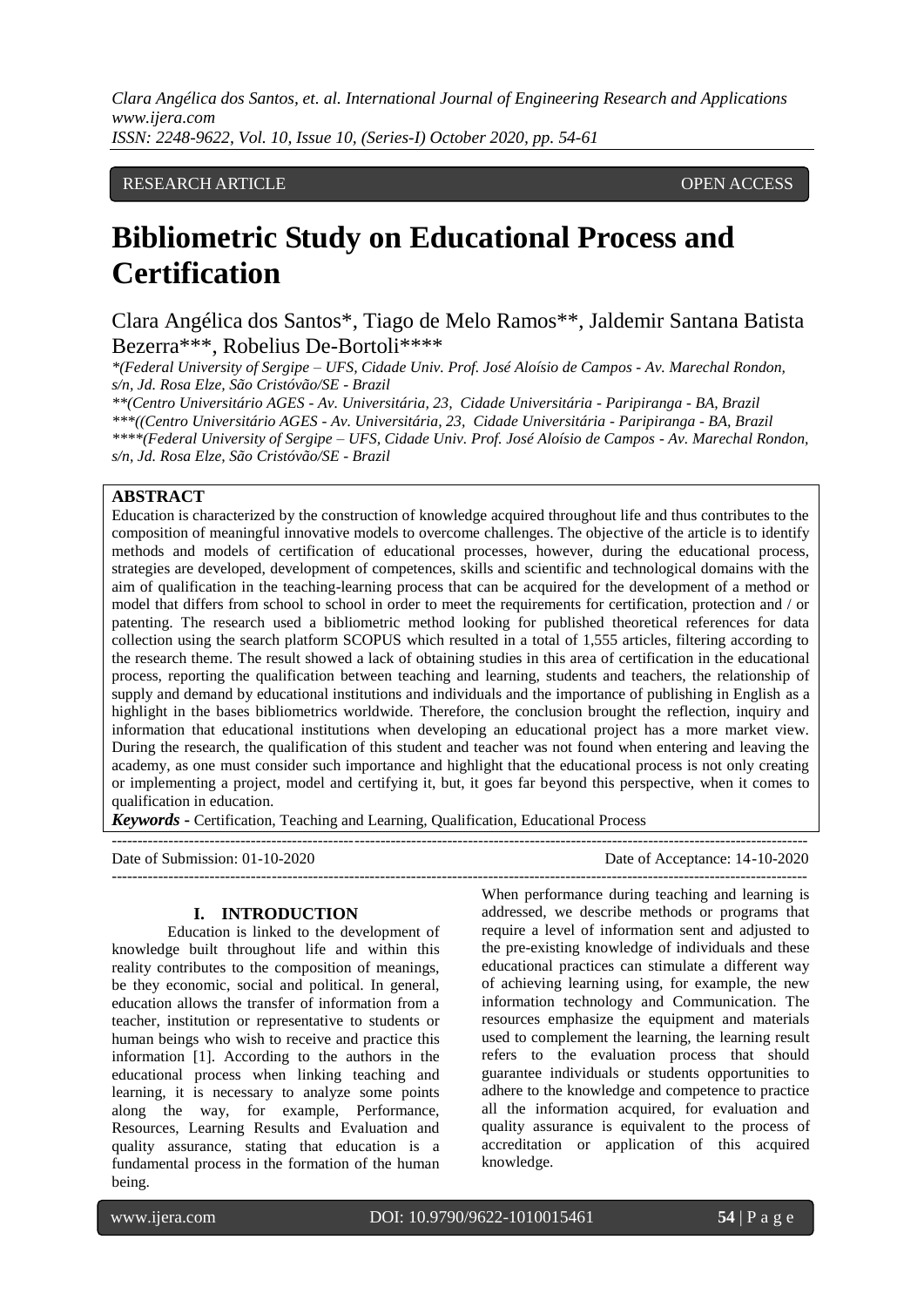The Law of Guidelines and Bases - LDB of education, determines that the education system establishes strategy, development of competences, skills and scientific and technological domains in order to qualify the teaching-learning process [2]. The legislation provides that, being a process, education has distinct characteristics and each organization or subject has its own pace to 'educate themselves'. The process works as a continuous action that can be constituted by complex behaviors and by multiple components that interact with each other [3], the process are steps that allow to reach the final objective and during the continuous actions is that we visualize the failures, provocation of a given change, be it short, medium or long term for the success and validation of a project.

In this context, the education system can be innovative as long as it promotes interaction between student and teacher, flexibility in teaching that contributed to a collaborative environment, with an exchange of knowledge and information in a different perspective for the educational process. As it is a process and there is a need to meet the specificities of people, inputs and socioenvironmental factors, the methodologies used can and should be differentiated, which determines that the stimuli are specific to each direction to be given. When performing new innovative pedagogical practices with institutional and academic results, they can provide the incorporation of a model that must be registered, validated and adapted as a curricular model [4].

To develop the capacity of students during the learning path in the academy, it is interesting to work on strategic models that are successful with the intention of balancing competences, attitudes, skills in practical teaching activities. The authors Fraser and Greenhalgh [5] report that, in the educational process of learning, it is worth improving not only the competence, but also facilitating the capacity development of this student. This ability brought by the authors determines the generation of change, the generation of new knowledge and the continuous process of performance.

For the authors [6] the use of technology can validate the development of students in their studies, in addition to facilitating quick access to teaching practice, but its rapid evolution often ends up making monitoring difficult during educational process, so the process needs to be continuous interacting with the learning objectives in all activities. It is important to note that the development and skills built must be identified both individually and collectively, both are part of the academic environment and human development.

The authors [7] guide the difficulties that each university has during the entire academic process when developing the program, method or model that qualifies the student's learning with regard to<br>experience. competence. stimulation. new experience, competence, stimulation, new approaches, maturation of information and knowledge.

The creation of a method always seeks better qualities in education in a growing perspective between man and society [8]. Given this reality, the question of the research problem arises, Schools and Universities certify their educational processes. If so, how they certify them. When developing a program, the development of necessary competencies is encouraged, which helps in the decision-making process that provides new or adapted actions and in this segment allows new applications to someone's practice. Certification is a process that allows the organization, individual to be officially recognized by an entity determining certain qualities [9], this certification goes beyond a supporting document, it emphasizes that the individual, product, service or process obtains the qualifications necessary to operate in society and in the market.

The objective of the article is to identify methods and models of certification of educational processes, because in this perspective, the educational 'process' differs from school to school and, therefore, can meet the requirements of certification, protection and / or patenting. The study becomes relevant because it is concerned with verifying works that emphasize, during the educational path, the processes and their certifications in a qualitative vision aimed at continuous improvement between teaching and learning, students, teachers and institutions.

# **II. METHODOLOGY**

This is a bibliometric study analyzing the scientific or technical activity in a quantitative way in publications [10]. To start the first stage of development of scientific work, the bibliometric method was used, looking for published theoretical references for the collection and evolution of information and knowledge according to the research problem investigated. Following the study, some data collection indicators were inserted [11] related to the theme: 'authorship', 'scientific collaboration in authorship', 'temporal distribution', 'objectives', 'abstracts', 'thematic', 'methods' and 'research findings'.

To obtain the data, the SCOPUS search platform was used, using the keywords 'Certification' and 'Process' present in such fields 'Title', 'Summary' or 'Keywords', which resulted in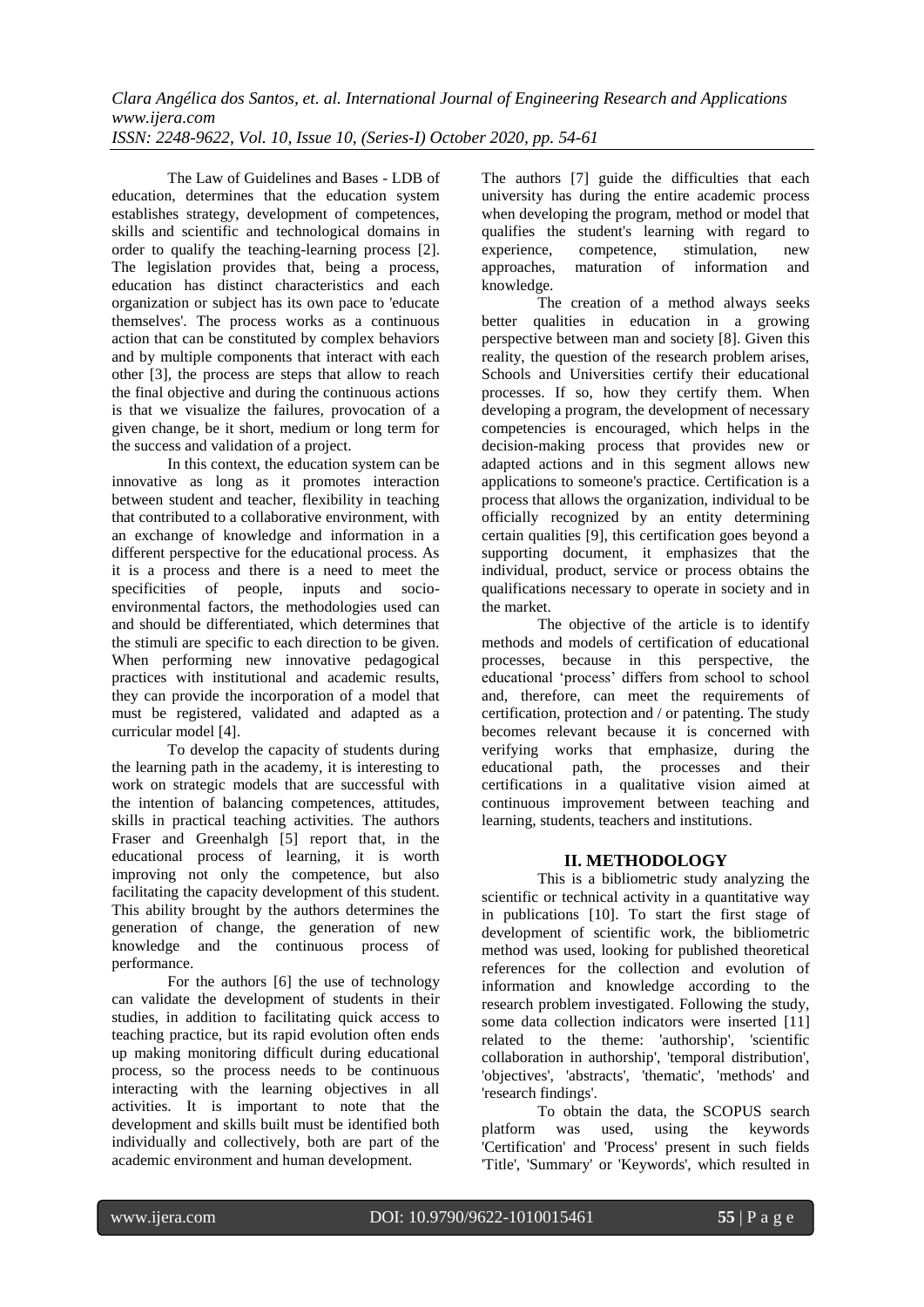1,555 articles that were exported to a electronic spreadsheet with all references.

Therefore, a filtering was done, selecting articles containing words on the theme related to the certification, education and teaching process, which resulted in 278 articles and among those 278 articles, all abstracts were read, checking Titles, Objective, Methodology, Conclusion and words associated with education, graduation and both.

63 articles were found that address every term associated with the research problem, initiating a literature review.

#### **III. RESULTS**

In figure 1, publications are distributed by year and given this information, it can be seen that the topic assumes scientific relevance at the end of the first decade of this century, there are just over 10 years of publications in increasing numbers, which indicates that the topic is emerging and it still deserves to be studied.



**Fig. 1**: Number of publications per year.

The presentation in figure 2 reports the language used for publications of the studies that gather the search terms. At the same time, there was a lack of publications in the Portuguese language, but it seems that the 'official' language related to the search terms is English. Therefore, it can be a guide for readings and for publication of new studies.



**Fig. 2**: Language of publications.

It can be seen in figure 3 that some terms associated with publications, especially considering the area of interest in this study, this search contributes to direct the sample to be studied.



**Fig. 3:** Frequency of associated terms in publications.

When the described forms of certification are analyzed, the studies basically refer to certifications aimed at actions or phenomena directly related to students, teachers or academic management processes. It is observed that the attention focused on the certification of teachers or their actions directly are fewer. The educational institution's management or 'offer' processes are the most frequent (figure 4).



**Fig. 4:** Targeting of certifications according to the public considered.

Figure 5 shows the directions of the tools used to certify the processes. The tools are not always described directly, but always focus on actions related to students, teachers and management processes. It is observed that again the certification methods are directed to the management processes to the detriment of the processes related to teachers and students. In this case, it is worth mentioning that the quality of the service offered is not necessarily perceived in the profile of the graduate of the Educational Institution, as these are different events.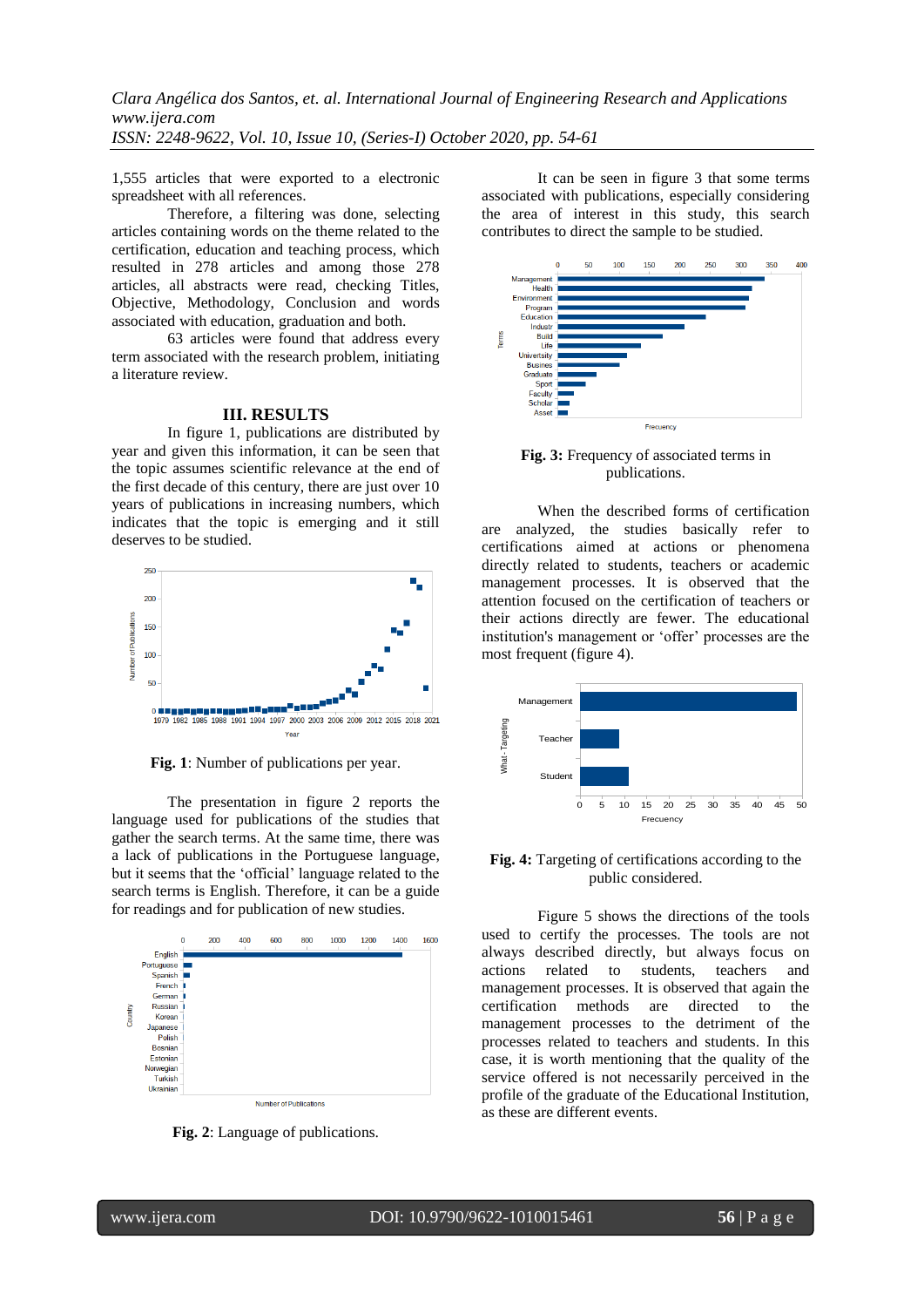

Fig. 6: Targeting the certification according to how to do it.

# **IV. DISCUSSION**

The relevance of the study provides an opportunity to obtain more research in this area of certification in the educational process in a broad and specific way. Higher education institutions are developing due to the need to seek a profession through education and through it obtain certification and as a result guarantee a job in their field, however several studies have reported another view in a non-mechanical and marketing way, but seeking an educational process with an innovative and effective approach in the execution between teaching and learning aiming at the knowledge, skill and competence acquired and developed during the learning process.

The authors [12] state that there is a concern during the educational process to analyze how these knowledge and skills are being cast and how they are being practiced. When these questions are answered in a positive way, effective knowledge and efficient productivity (theory and practice) will be acquired that impacts on the individual's satisfaction as a student; individual as a professional; individual as a society; individual as a researcher; individual as a manager providing a chain of evolution of that individual and in that requirement we will have an educational quality with regard to the ability, competence, capacity and teaching and learning strategy.

The teaching-learning process takes place with the presence of a teacher, instructor, mentor who has adequate competence in the communication process [13]. The presence of this professional in education becomes the fundamental key in terms of human, social, economic, technological and even religious development, but the presence of an educator alone is not enough to highlight the necessary tools with respect to competence, skills or building new skills, new methods used as strategies, to establish an innovative teaching-learning model and generate results both nationally and internationally, this is the intention.

The teaching and learning process must be aligned with the political and pedagogical project in a perspective of developing innovative experience [14]. It is important to emphasize that when developing a model, method, interaction between students and teachers is necessary in a relationship between learning and learning and the teacher emerges as a mediator and promoter of the transfer of knowledge and of exposing the learning situation.

The evolution of technology has facilitated access to information more quickly for the individual, but does not guarantee quality in teaching and learning [6]. But as an advantage it becomes a fundamental part in the elaboration of a model that produces new knowledge, generating new practices, different strategies that result in quality, trust, validation and certification in the educational process. To facilitate student development in a participatory manner and the evolution of learning in higher education institutions and schools, technological tools are used to introduce innovative models causing confidence in teaching, especially in institutions with limited resources, studies show that there is a concern for HEIs and schools in qualifying teaching, favoring their brand with the development of new techniques, but do not clearly report the certification of the method developed.

There are several factors that influence the choice of citation practice in scientific communication. The reasons that lead authors to decide between one article and another can be classified by the relevance of the citation or the value that the journal has before its categories regardless of the area of knowledge.

The author [15] affirms that, the weakest language of world science is English and as absurd as this information is, authors and readers from countries whose native language is not English, in their "majority" allows the summaries of their articles are published in English, this strengthens a worldwide trend to predominate English as an international language of science. In this sense, the interest for authors in publishing articles / journals in English increases and consequently arouses efforts in writing a language that few have mastered.

Most Brazilian academic articles are published in English or in both Portuguese and English versions. This does not mean that the articles in Portuguese are bad, they have their value and respect, but when scientific articles are published in the English language, they will have a better chance of access and views, that is, of being seen by researchers from all over the world.

In general, in practice, it follows a logic that articles published in scientific journals serve as a fundamental currency for academics in terms of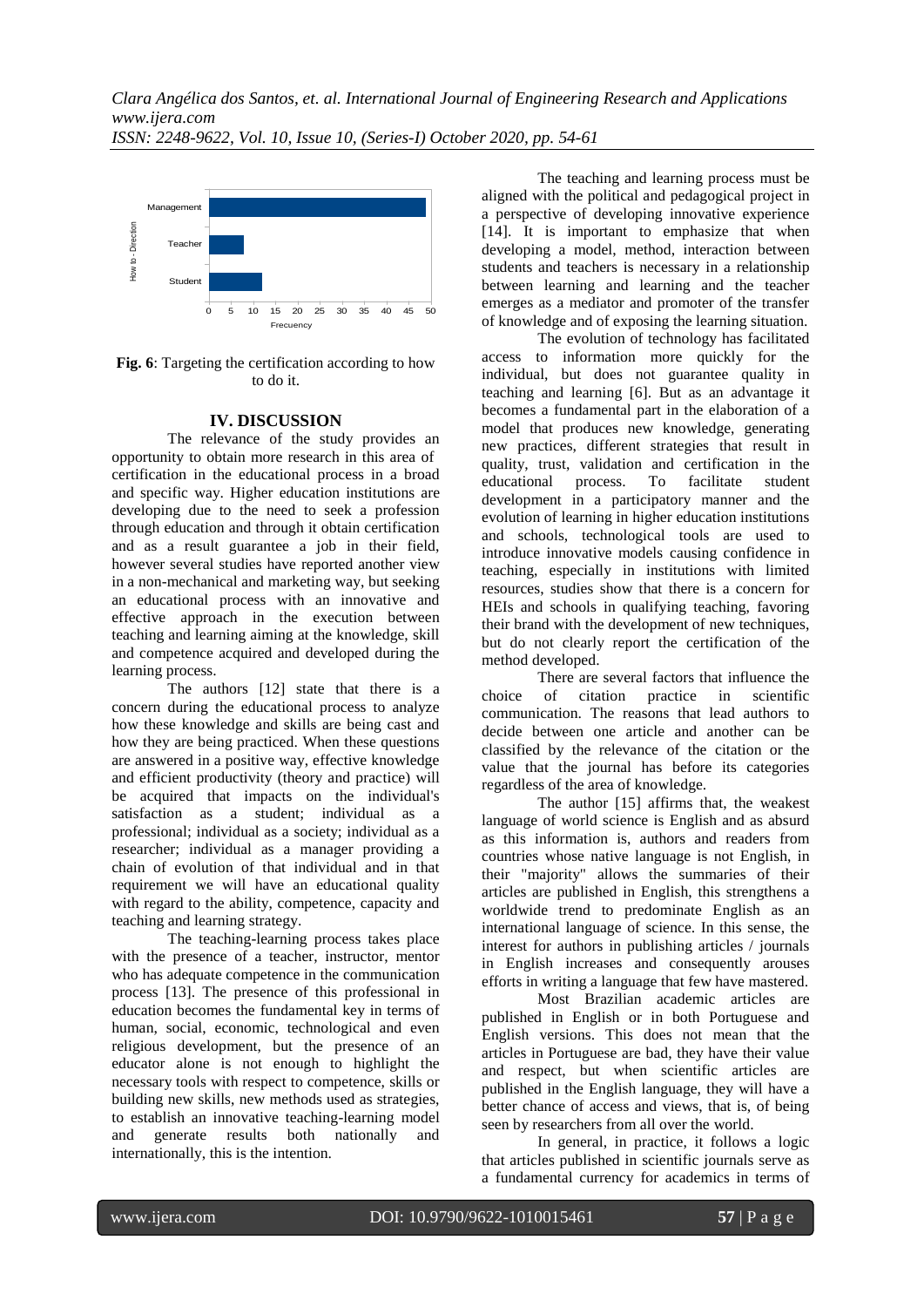*Clara Angélica dos Santos, et. al. International Journal of Engineering Research and Applications www.ijera.com*

*ISSN: 2248-9622, Vol. 10, Issue 10, (Series-I) October 2020, pp. 54-61*

guaranteeing the opening of opportunities for the job market or job stability (Tenure) in the case of teachers in the education program. stricto sensu graduate school [16]. This conception takes place in leading countries such as the USA and Europe, which has an institution that seeks to maintain and grow the level of excellence and to achieve this purpose, they tend to hire academics who emphasize and attribute potential in publishing "top" scientific articles in other words, which reaches greater level of impact in certain areas, in addition to being part of the School Research Rankings list.

In the academic world there is an incentive between professors and students to produce high impact journals, however it depends on where the articles will be published. Therefore, the higher the ranking of accepted journals in the high quality standard, the greater the academic prestige in your community and the opportunity to assume some highlights in institutions of excellence. In this respect, the researcher will be charged for maintaining and caring for the rigor of what is published and developed.

For author Pegino [17] most of the publications in circulation come from research groups that have productivity grants governed and encouraged in a "mandatory" manner by the National Research Council (CNPq), considered as an elite group when referring to researchers and national academics.

In Brazil, the circulation rate of journals is still low and the number of published articles is generated among students and professors, publications by professors alone or among professional colleagues are rare, a fact identified by the CAPES Qualis-Periódicos list, however the quality of scientific publications are not related to their employability or prestige in their field, to guarantee such stability in the institution, teachers / professors go through an evaluation period called probationary period provided for in art.20 of law 8.112 / 90 [18], after this period and approved will acquire stability which does not happen in other countries such as the USA, on the other hand, private educational institutions the teachers are governed by the Consolidation of Labor Laws (CLT) which does not guarantee job stability, the criteria of scientific production is not the main key, but it contributes to its permanence in the organization.

In general, the English language has shown several researches and discoveries in the bibliometric bases worldwide [19]. However, it does not mean that the authors are from English-speaking countries, but it does clarify the relevance of publishing a periodical in English by reaching a larger number of readers, greater chance of being cited in other works, growing impact factor in a certain area, quality , originality and greater chances of acceptance by English magazines if they are well written.

During the research, several words related to management, education and university were identified. In this regard, some important factors were found that when developing an educational project [20] we work with the growth of students, teachers and institutions, in addition to sharing knowledge and information, relieving social tensions with the scope and intention of encouraging a curricular model. that promotes and conducts model validation, equity in the education system for the purpose of future development.

To understand the context, the words related to management, education and university appear in different or familiar forms, all the words mentioned in the table obtain within their category an association with the questions about management / management, education and university that correspond to the research problem and the objective of the study, however we verified the same links with other areas of knowledge at the moment that relate educational processes as shown in figure 4. Therefore, when working on an educational process regardless of the area of knowledge, focus on quality and promotion of teaching- learning as a method or model proposal that achieves the objectives of the individual, student, teacher and institution making a link between supply and demand.

According to [21], during the educational path, schools and universities develop methods, programs with the purpose of meeting the need and the objective of the institution, but it does not make the main focus of what refers to teaching and learning. Developing an innovative model that results in every difference in the quality of teaching, but the validation process depends on the involved and reliable agents to make it possible, professional knowledge, for example, allows the action to be carried out, making it happen, but it is done an adequate technical demonstration is needed to promote such an institutional, academic, professional and individual result, in view of the analyzed result, the validation process occurs and, consequently, the certification of a product or service.

One of the significant reflexes in education is economic globalization and the development of technology, as there is a trend towards continuous quality, that is, a vision aimed at the continuous improvement of a product, processes and services. In the educational and academic process, there is a standardization by schools and universities in the context of learning with regard to the future of the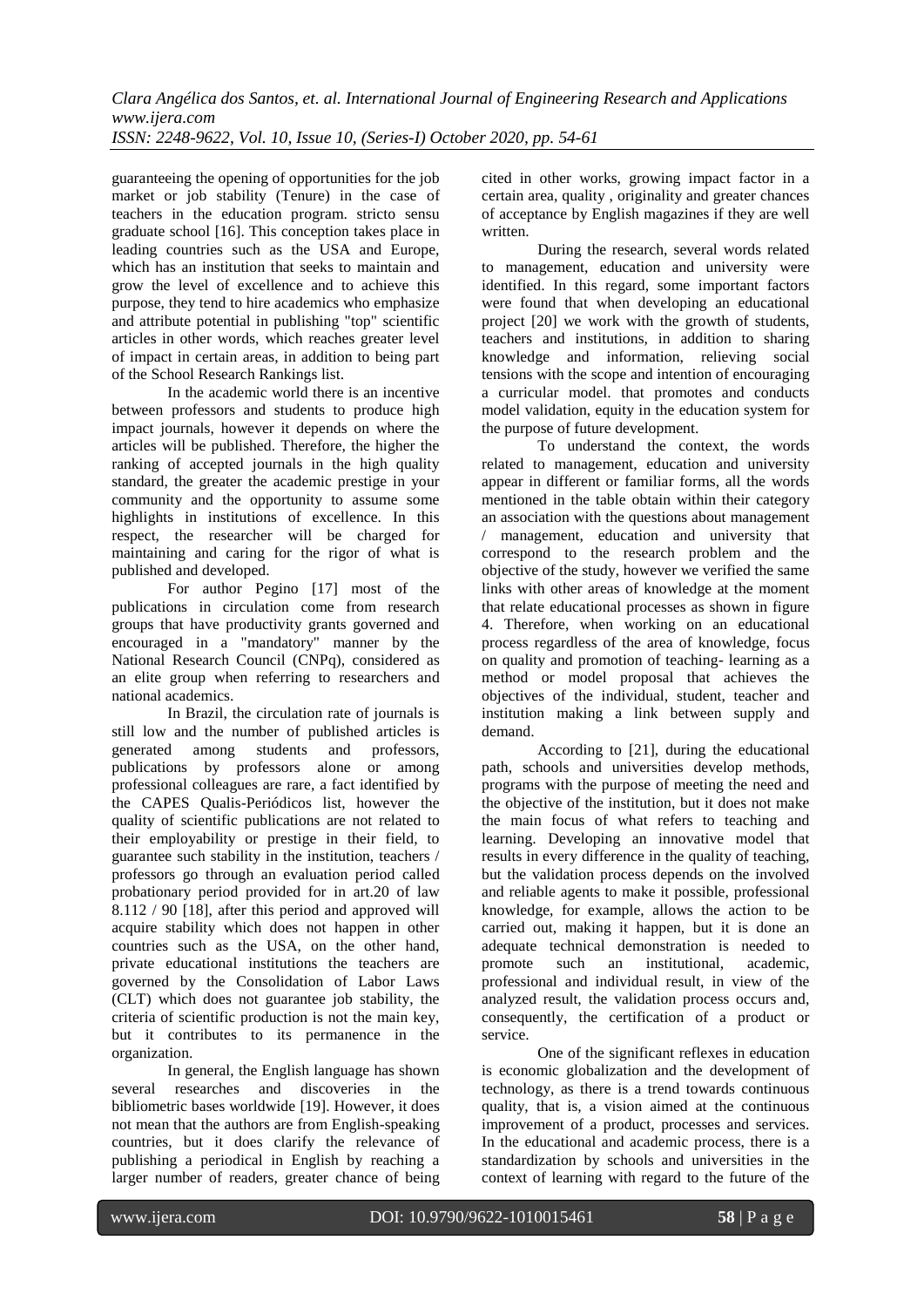professional, however it is relevant to identify the study of practice that often remains in its infancy and its exploration is necessary by making a supply and demand relationship [22].

In the general context, the demand grows for the search for quality of life and with this it has led the educational institutions to adopt criteria, methods, instruments that improve the educational quality that consequently directly perceives the professional development.

Study on organization in the business context as a whole needs to be updated to be competitive and bold to continue surviving in the market regardless of the existing economic model and the prevailing political ideologies. Therefore, according to Amaral [23], maintaining a consistent policy and an institution that offers quality is challenging, especially in developing countries, with regard to the lack of structure and technological capacity to use a product, service and process that meets effectively and efficiently. It is no different in an educational institution, whether private or public, these organizations in turn need to develop a system that can maintain and disseminate their work, enhance their brand as the essence in offering quality education, making the market increasingly competitive as an educational institution.

When a model receives validation of its competence, official and professional recognition is necessary, showing its capacity to produce and relate its political, commercial interaction and its literature [24]. Developing a model, a method that improves educational quality, must take into account the public's desire, competitiveness, knowledge, competence and acquired skills that it evaluates as an educational strategy.

In general, the institution works as an offer generator for the individual as a student, professional and researcher in order to satisfy the need and desire of a public or market, as the demand of this individual as a student, as a professional and researcher certifies capacity development , skill and knowledge when it happens effectively and efficiently which makes it one of the biggest challenges regarding educational qualification. The creatio Vaganova n and implementation of a method serves as a strategic bridge as stated by Dugarova, Starostina, Bazarova, Vaganova, and Fomitskaya [8], however, as previously reported, it is a challenge to transfer this knowledge in a way that generates quality in the result in the relationship between competence and skill of this both student and professional.

Another challenge is the qualification of this teacher when transmitting this knowledge in a way that meets the teaching-learning qualification process, it is important to analyze which criteria are used, how the teacher qualification is analyzed, it is only through the curriculum containing his experiences or by example there is a new method, a new technology developed, all of these points can introduce as a research tool, tool in the composition of competence, skills when it obtains a true, qualitative and visible answer in society.

The study shows that regardless of the area of knowledge and the reality of each country, there is a tendency towards continuous construction during the educational process, leading to new meanings and interaction of society. The certification of a process and method when accepted and developed defines competency-based learning [25]. When the institution or educational program develops a method, it aims to meet new educational practices in order to improve quality as we verified during the studies, but looking at the organizational context, its brand is sold making it seen in the market in that segment, it does not fail to do part of a competitive environment with a vision to meet real and future needs and build an environment of excellence in terms of competence and skills during the educational process.

For [26], one cannot think about educational development without thinking about the qualification of this teaching professional who is at the forefront as a conductor of information and knowledge, in practice the use of new information and communication technologies has helped in this transfer meeting current and future needs. It is a challenge, the process of adapting new learning styles, however it appears as opportunities for both individual and institution (macro and micro).

It was analyzed during the research of how governmental and non-governmental institutions issue their certifications, what are the criteria offered and, however, some indicators were found each within their reality that can lead to their competence to issue the certification. The first step analyzed during the certification process of a model was the sustainability of this method, recognizing the quality and execution of some innovative practices, strategies, technical demonstrations, planning, management and evaluation and right after information and communication technology (ICT) , second step highlights the result of this model in the institution and in the individual, what benefits were found, if they met the needs, until certifying the individual or model developed.

Institutions need to highlight the characteristic of pressing and not judging, in this sequence it allows to move towards educational qualification [27]. Faced with this perception, institutions obtain roles in offering quality teachinglearning with professionals who have the required competence and skill, analyzed and certified, with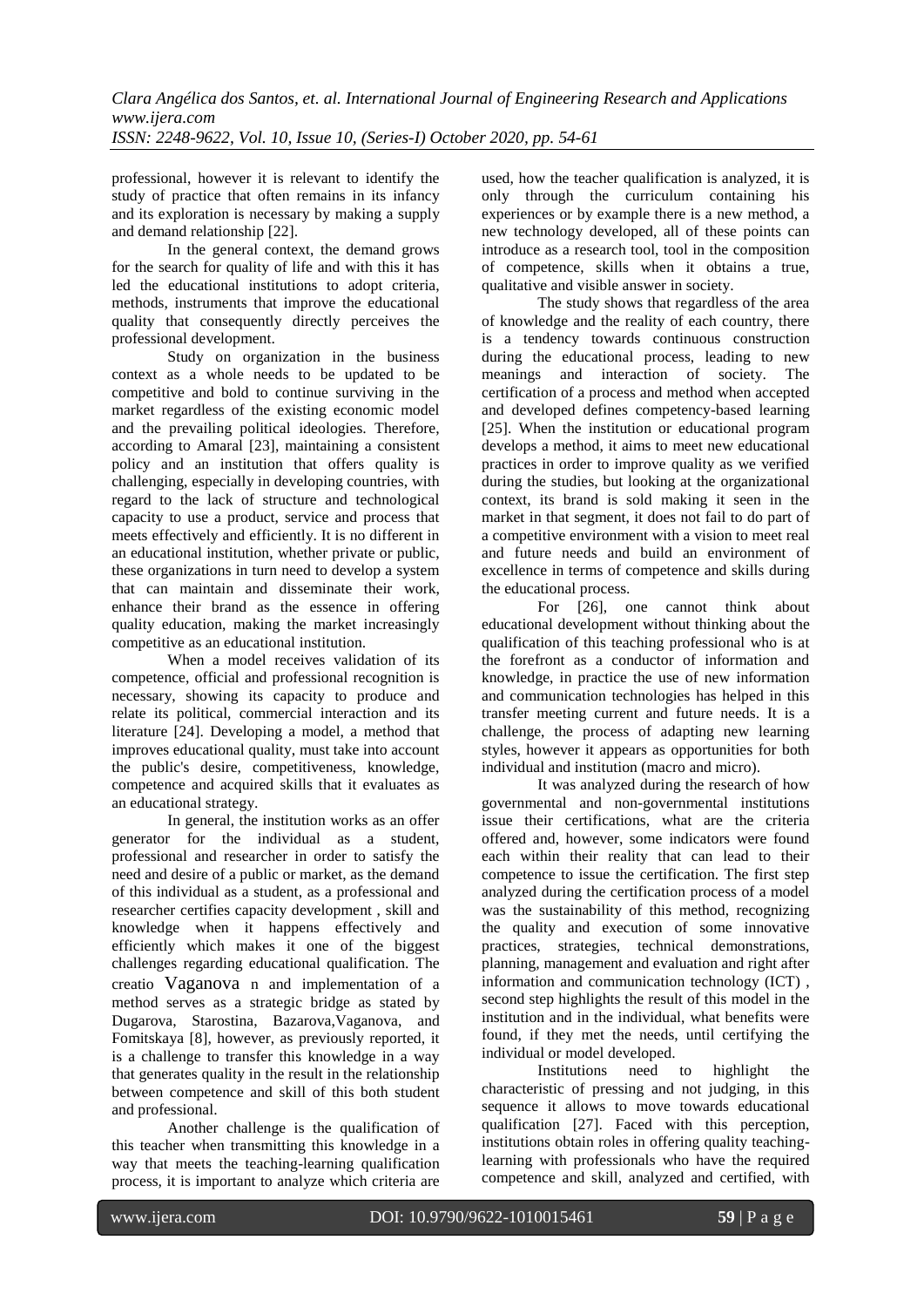actions that are as facilitators of innovation, that contribute to a collaborative environment, exchange of knowledge and information in a different perspective, motivated to the educational process.

# **V. CONCLUSION**

The research brought the reflection, inquiry and information that educational institutions when developing an educational project seek some objectives, to meet the needs of the present and future market that consequently will consider the search for individuals or society as a whole, but it is not only creating or implementing a project, model and certifying it, goes far beyond this perspective, when it comes to qualification in education.

During the study, it is observed that the quality of the student and teacher is not something discussed, there is little attention in this regard, what were seen in the analyzed articles are concerns in creating or implementing a model that qualifies teaching-learning in general , with a view to strengthening the brand, reducing the illiteracy rate, training a certain number of professionals in the market, especially in meeting this need for a given moment. Most authors report the same information producing a method, teaching techniques, new approaches in order to adhere to competences, skills and knowledge to meet the needs that are seen as educational quality.

The learning process and theoretical studies must be linked with practice and in this conception work new methods that lead to the generation of innovation, however who will lead such initiative is the institution, teacher, student, or the interaction of all, leading to several questions. However, this article draws attention to how the qualification process of this student is leaving the school and higher education institution, teachers are prepared for the new trends offered in the market, teachers have the required skills and abilities, as is being developed. qualification of this teacher, there is a follow-up, which result, in relation to the student what degree of satisfaction, of the qualification, the students are able to leave with the skills, abilities and knowledge required during the process, this reality leads us to several questions and that were answers found, in which case they should be investigated as a suggestion for future research.

## **ACKNOWLEDGEMENTS**

Special thanks to FAPITEC and CNPq.

#### **REFERENCES**

[1]. Kayser, K., Ogilvie, R., Borkenfeld, S., & Kayser, G. (2011, December). E-education in pathology including certification of einstitutions. In *Diagnostic Pathology* (Vol. 6, No. 1, pp. 1-4). BioMed Central. doi: 10.1186 / 1746-1596-6-S1-S11. ISSN: 17461596.

- [2]. Brasil. LEI Nº 9.394, de 20 de dezembro de 1996. Estabelece as diretrizes e bases da educação nacional. Disponível em: [http://www.planalto.gov.br//ccvil.](http://www.planalto.gov.br/ccvil) Acesso em: 15 set 2020.
- [3]. Kubo, O. M. & Botomé, S. P. (2001). Kubo, O. M., & Botomé, S. P. (2001). Ensinoaprendizagem: uma interação entre dois processos comportamentais. *Interação em Psicologia*, *5*(1).
- [4]. de Castro, R. M. V., Zorzal, R. C., dos Santos, R. C. L., & Neves, R. R. S. (2019). Diversidade na formação de professores de música: o caso do tambor de crioula no Maranhão. *OPUS*, *25*(1), 183-199. doi: 10.20504/opus2019a2508, http://dx.doi.org/10.20504/opus2019a2508.
- [5]. Fraser, S.W., and Greenhalgh, T. (2001, October). Coping with complexity: Educating for capability. BMJ, 323, 799-803. available at:

http://bmj.cm/cgi/content/full/323/7316/799 )

- [6]. Weiss, R., O'Brien, C. W., Mountrouidou, X., & Mache, J. (2017, March). The Passion, Beauty, and Joy of Teaching and Learning Cybersecurity. In *Proceedings of the 2017 ACM SIGCSE Technical Symposium on Computer Science Education* (pp. 673-674). available http://dx.doi.org/10.1145/3017680.3017692.
- [7]. Tweed, W. A., & Donen, N. (1994). The experiential curriculum: an alternate model for anaesthesia education. *Canadian journal of anaesthesia*, *41*(12), 1227-1233.
- [8]. Dugarova, D. T., Starostina, S. E., Bazarova, T. S., Vaganova, V. I., & Fomitskaya, G. N. (2016). Quality assurance as internal mechanism of increasing the competitiveness of the higher education institution in the context of international integration. *Indian Journal of Science and Technology*, *9*(47), 109082-109082.
- [9]. Bittar, O. J. N. V. (2000). Gestão de processos e certificação para qualidade em saúde. *Revista da Associação Médica Brasileira*, *46*(1), 70-76.
- [10]. Santos, R. N. M. D. (2003). Produção científica: por que medir? O que medir?. *Revista digital de Biblioteconomia e Ciência da Informação*, *1*(1). available at: www.sbu.unicamp. br/seer/ojs/index.php/sbu\_rci/article/viewFile /285/165
- [11]. Hayashi, C. R. M. (2013). Apontamentos sobre a coleta de dados em estudos